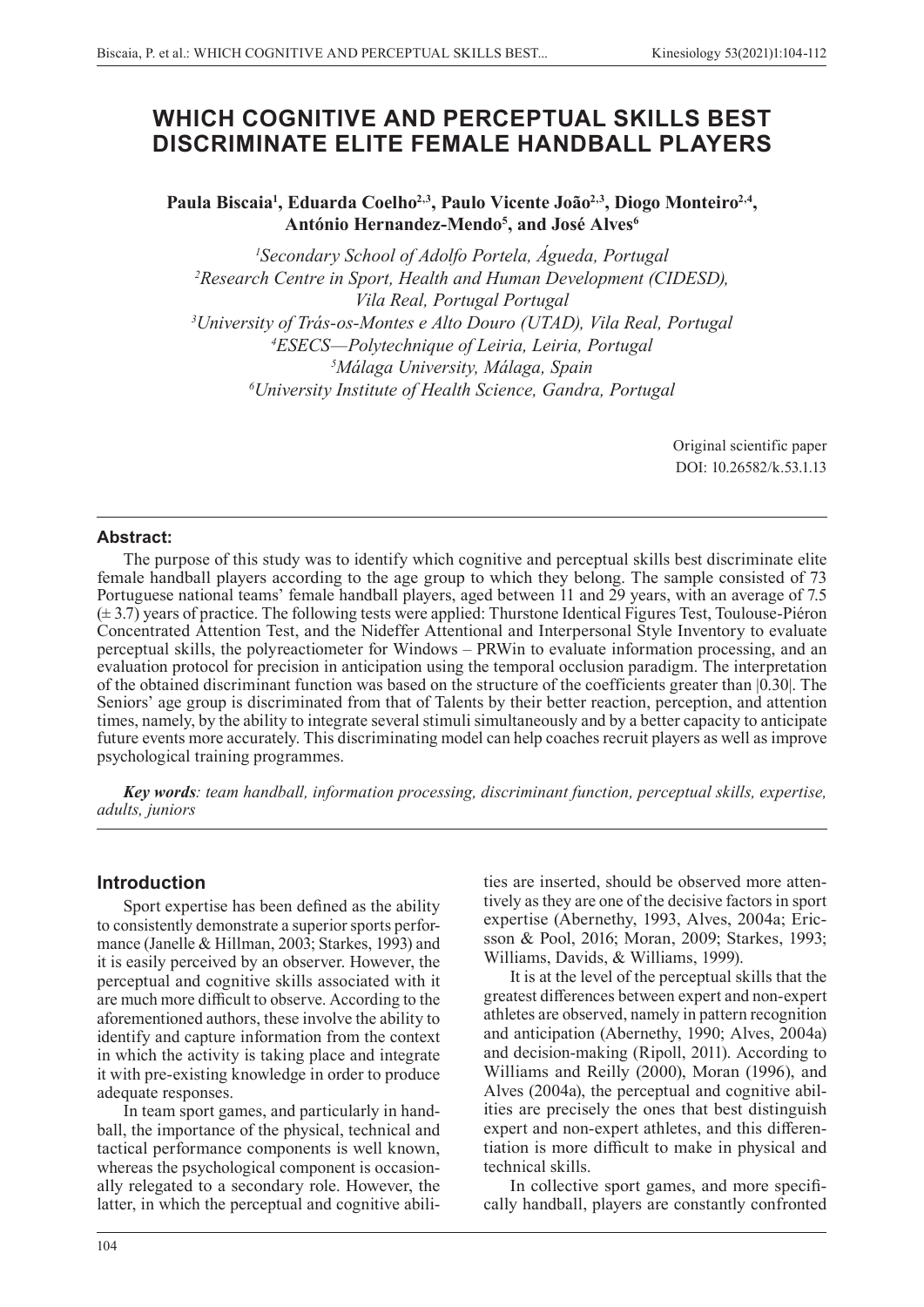with complex and rapidly changing game contexts: they must gather information about the position of the ball, their teammates and opponents in order to produce quick and appropriate responses. These responses are subject to various constraints such as players' physical fitness and technical-tactical skills, team strategies or the audience and must be taken under pressure, as the opposing team is trying to restrict the time and space for them to occur (Williams, 2000), thus seriously testing the skills mentioned above.

Among the perceptual and cognitive skills are visual search, attention, anticipation, and decisionmaking. Visual search and attention are oriented towards appropriate clues, that is, essentially external information or context (Moran, 2009) allowing for the facilitation of the motor response in confrontation sports (Ripoll, 2011) as is the case of handball. On the other hand, anticipation is considered one of the characteristics that most distinguishes the performance of expert from non-expert players (Alves, 2004a; Williams, 2000). Nevertheless, for Baker, Coté and Abernethy (2003), the most important feature underlying an expert's performance in ball sports is decision-making.

In recent decades, a great number of researchers have tried to identify the factors that contribute to expert performance. Traditionally, these studies use an approach that identifies expert athletes competing nationally or internationally (Williams & Ford, 2008) comparing them with non-experts; yet several authors propose other approaches. Therefore, Ward and Williams (2003) mention that the contribution of perceptual and cognitive abilities to sporting expertise throughout the last phase of childhood, adolescence and early adulthood has received little attention from researchers. Abernethy (1991) also points out that more research is required, besides what is usually done concerning experts and beginners, to better understand the bases of perception at different levels of ability and at different stages of development, and, thus, obtain training programmes that are more adequate for different needs of various players. These aspects assume an even greater importance as it is known that players in handball finish their careers at relatively advanced ages (personal experience of the first author, as a player and a coach of female handball players). Consequently, the training stages should be properly planned, in the various areas, so that players achieve their maximum performance at the ideal age and do not abandon the sport prematurely.

Given the background, it is important to understand the factors that characterize various age groups to define learning strategies to be implemented during the sports development. In the present study, bearing in mind the recognized importance of these four skills (visual search, attention, anticipation, and decision-making), we want to identify which perceptive and cognitive skills best discriminate elite female handball players according to their age group, and move in the direction of "designing" appropriate cognitive-perceptual training programmes for various age groups.

## **Method**

#### **Participants**

The sample consists of 73 female elite handball players who play in the five levels of the national team of the Handball Federation of Portugal: Talents  $(n = 16)$ , Juniors C  $(n = 16)$ , Juniors B  $(n = 16)$ , Juniors A ( $n = 13$ ), and Seniors ( $n = 12$ ). The players' mean age is 16.1 years (standard deviation (SD = 7.5) and their average practice experience is 7.5 years  $(SD = 3.7)$  (See Table 1). Before data collection, approval was obtained from the lead authors' University Ethics Committee. Informed consent was obtained from all female players, heads of education (for those under the age of 18) and the Portuguese Handball Federation.

The criterion for the definition of expert/expertise in this investigation is based on the fact that the players have been invited to participate in the national teams' training preparation camp. This criterion is considered adequate for ball sports (Baker, et al., 2003).

|                   |    | Age  |           | Years of experience |     |  |
|-------------------|----|------|-----------|---------------------|-----|--|
| Group             | n  | M    | <b>SD</b> | M                   | SD  |  |
| Talents (11-12)   | 16 | 12.6 | 0.6       | 4.4                 | 2.0 |  |
| Juniors C (13-14) | 16 | 13.8 | 0.4       | 5.5                 | 1.6 |  |
| Juniors B (15-16) | 16 | 15.7 | 0.4       | 7.2                 | 2.2 |  |
| Juniors A (17-18) | 13 | 17.5 | 0.5       | 9.1                 | 2.9 |  |
| Seniors (>18)     | 12 | 23.6 | 2.6       | 13.5                | 2.9 |  |
| Total             | 73 | 16.1 | 7.5       | 7.5                 | 3.7 |  |

*Table 1. Means and standard deviations of age and years of experience*

Note. n= sample size; M= mean; SD= standard deviation.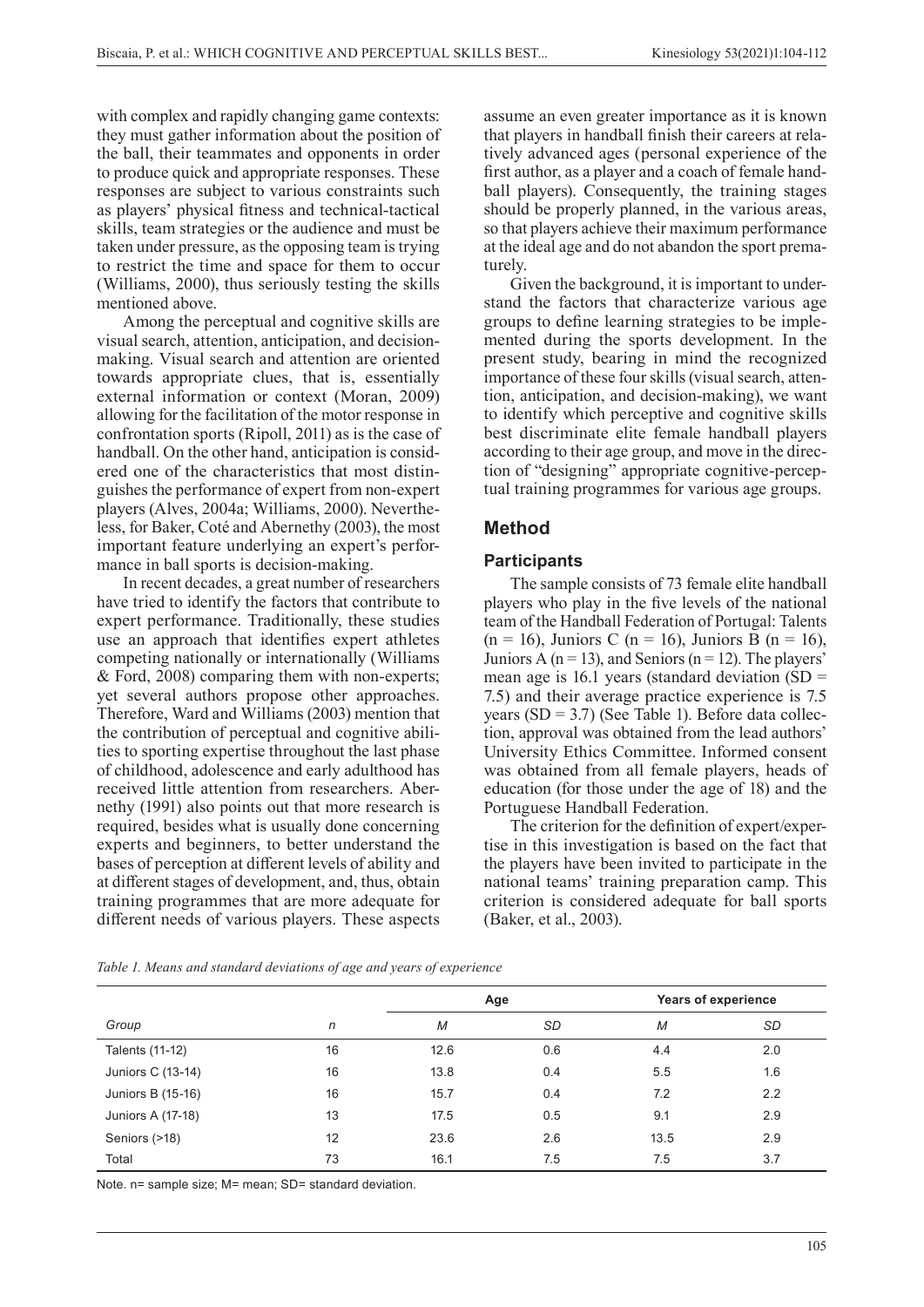## **Testing procedure**

The following tests were used to evaluate the four cognitive-perceptual abilities: 1) Identical Figures (IF) by Thurstone; 2) Concentrated Attention (CA) by Toulouse and Piéron; 3) Attention and Interpersonal Style Inventory (AIST) by Nideffer; 4) simple reaction time and choice reaction time; and 5) protocol to evaluate anticipation (Biscaia, 2013).

**Perceptual velocity (PV).** The Test of Identical Figures, by Thurstone (1938), adapted for the Portuguese population by the Centre for Psychometric Studies of the Army (internal document, not published), was employed. The test aims at measuring perceptual velocity, namely visual perception speed and easiness by means of identifying, as quickly as possible, the identical figure to that of the model presented, matching the largest number of responses and minimizing errors. The test's content is non-verbal consisting of 60 exercises, each composed of a series of five figures. The participants must identify and select, among them, the one that is identical to the highlighted model. The test is scored according to the number of correct answers, one point each out of the maximum of 60. The questionnaire was applied in a group with a duration of five minutes, and at the end all the correct answers were counted.

**Attention focus and concentration**. Toulouse and Piéron's Concentrated Attention Test (TP; 1986), adapted for the Portuguese population by Agostinho Pereira (Instituto de Superior de Psicologia Aplicada, internal document, not published) was used to evaluate the following components: execution velocity (EV), that is, the ability to perform quickly, and accuracy (A), namely the ability to maintain concentration. The test consists of finding as many of the same figures as the model, as quickly as possible, always trying to leave none unmarked and avoid marking the ones that are not equal, that is, being fast and precise. EV corresponds to the number of correctly barred signals (correct response, CR), therefore  $EV = \Sigma CR$ . Concentration is evaluated by the sum of wrong responses (WR) and omissions (OR) divided by the quotient of the correct answers, that is,  $E = (WR +$ OR) / CRx100. The questionnaire was applied in a group for 10 minutes.

**Attentional style.** To evaluate the attentional style, the Nideffer Attentional and Interpersonal Style Test (AIST) (1976), translated and adapted for the Portuguese population by Alves (Human Kinetics Faculty, internal document, not published) was applied. According to Weinberg and Gould (2001), the AIST allows for the measurement of one's attention and interpersonal style, being a generalized trait degree, through which an individual pays attention to the environment. The following Test of Attentional and Interpersonal Style (AIST) dimensions were obtained:

BET (wide-external) – The higher the result on this scale, the greater the ability to focus attention on a wide variety of external stimuli (Nideffer & Sagal, 2001); BIT (wide-internal) – High results are good for organizing and integrating a wide range of internal information (i.e., thoughts, ideas, feelings and past experiences) (Nideffer & Sagal, 2001); NAR (narrow focus) – Individuals with high outcomes are good at narrowing their attentional focus, both externally and internally, according to the demands of the situation (Nideffer & Sagal, 2001); OET (external overload) – High results lead to mistakes because subjects are distracted by external stimuli that are not relevant to the task (Nideffer & Sagal, 2001); OIT (internal overload) – Individuals who have high scores make mistakes because they are distracted by their own thoughts at critical moments (Nideffer & Sagal, 2001); RED (Reduced Flexibility) – Individuals with high scores make mistakes because anxiety or anger interferes with their ability to shift the attentional focus from an external focus to an internal focus, or vice versa (Nideffer & Sagal, 2001);

The questionnaire consists of 12 items (two per dimension) in which the participants choose, on a 5-point Likert-type scale (ranging from 0 to 4), the most appropriate option. For each of the scales, a sum was obtained for both items, values varying from zero to eight. The questionnaire was applied in a group with no time limit.

To measure **Psychomotor Variables** (simple reaction time and choice reaction time using two and four stimuli) we used the Polireactiometer software for Windows (PRWin), which recorded times in milliseconds (ms) and performed all counting operations (times, errors and stimuli) by integrated circuits, so the following variables were obtained:

Simple reaction time (SRT). The time elapsed from the appearance of the stimulus, which is always the same, to the execution of the motor response, which is also always the same. In the centre of a computer screen a sequence of 30 visual stimuli was presented, identical in colour, duration and intensity, within three random intervals (250, 300 and 450ms); the player was expected to press a specific key as fast as possible (ms) on the computer keyboard. Therefore, it encompasses the time of pressure movement which is, however, almost insignificant.

Choice reaction time (CRT). Time interval that has elapsed since the appearance of one of two stimuli (CRT2) or four stimuli (CRT4) and the appropriate motor response. In the computer screen corners 32 visual stimuli were presented, with the same duration and intensity, but within random time intervals (250, 350 and 400ms). Each player had to respond correctly to each stimulus by pressing a key depending on where the stimulus was presented. The CRT calculation was made using the mean of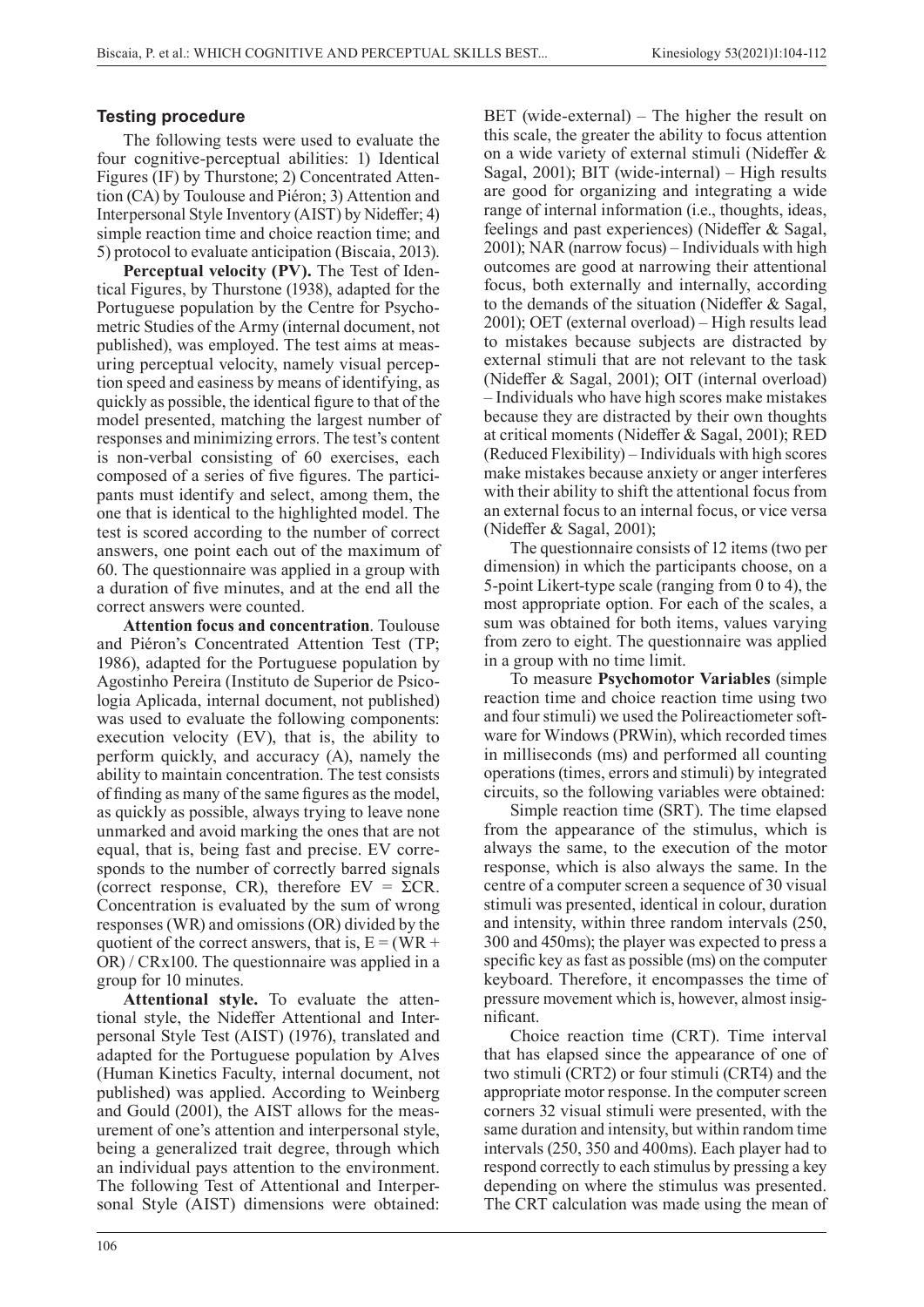the correct answers. CRT2% and CRT4%—accuracy of response to two and four stimuli, respectively. DT2 and DT4—decision time for two and four stimuli, respectively, in accordance with the subtractive method (Donders, 1869/1969; Alves, 2004b). It corresponds to the difference between the choice reaction time and the simple reaction time obtained by the previously described methods  $(DT2=CRT2 - STR; DT4 = CRT4 - SRT;$  and DT  $=$  [DT2+DT4] $/2$ )

To evaluate the **precision in anticipation (AP**), the temporal occlusion paradigm (Bordini, et al., 2013) was used through a software developed for this purpose (video protocol for handball— ProtAnde). On a computer (Hp Touch Smart), 18 video clips of 10 seconds each (six clips for each response option) were screened, selected from the last Handball European Championships and Olympic Games Handball Women's tournament. The players watched the clips until a tactical decision was going to be made by the ball bearer, the image was interrupted and the player was asked to select a tactical decision by touching the 5'' monitor (pass, shot, dribble). The video was developed by Biscaia (2013) and validated by five handball experts specifically for this research. The interobserver accuracy was based on the Cohen's Kappa, and a good to excellent agreement amongst the experts was found, with an agreement of 87%. The measurement of this variable was obtained by the number of correct responses in the video

protocol (ProtAnde). Only correct answers were considered. All participants went through a pre-test learning phase, which consisted of the presentation of three clips, thus ensuring a full understanding of the protocol. They were asked to accurately respond as quickly as possible.

None of the players had prior evaluation experience with either of the tests used.

## **Statistical analysis**

For each of the variables under analysis, normality as well as variance homogeneity were evaluated. Descriptive statistics were expressed as mean (M) and standard deviation (SD). In order to determine the variables that best discriminate the differences between the groups and predict future performance, according to their discriminant characteristics, a discriminant analysis was performed. The assumptions were made, namely the independence of variables, normal multivariate distribution, and equal variance-covariance between the groups (Silva & Stam, 1995). The interpretation of the discriminant functions was based on the analysis of the structure of the coefficients greater than |0.30|, meaning that the variables with the greatest absolute value had a greater power of discrimination between the groups (Tabachnick & Fidell, 2000). The SPSS program, version 23.0, was used for data analysis and the significance level used was  $p \le 0.05$ for rejected null hypothesis.

*Table 2. Means and standard deviations of cognitive and perceptual skills according to the age group*

|                  | Variables       | <b>Talents</b>     | Juniors C          | Juniors B          | Juniors A          | Seniors            |
|------------------|-----------------|--------------------|--------------------|--------------------|--------------------|--------------------|
|                  |                 | $M \pm SD$         | $M \pm SD$         | $M \pm SD$         | $M \pm SD$         | $M \pm SD$         |
| Psychomotor test | SRT (ms)        | $655.83 \pm 54.85$ | 596.79+37.60       | $632.77 \pm 41.99$ | 584.89+30.34       | $524.53 \pm 34.19$ |
|                  | CRT2 (ms)       | $710.58 \pm 59.89$ | 658.71+49.49       | $687.68 \pm 51.78$ | 615.75+28.48       | $595.42 \pm 47.49$ |
|                  | CRT2 (%)        | $2.45 \pm 3.11$    | $4.46 + 3.57$      | $3.12 \pm 3.65$    | $3.57 + 3.57$      | $3.57 \pm 3.72$    |
|                  | CRT4 (ms)       | $819.38 \pm 86.28$ | 774.61+52.72       | $775.46 \pm 66.03$ | 713.72+46.47       | 707.78 ± 44.60     |
|                  | CRT4 (%)        | $0.33 \pm 0.34$    | $5.62 + 4.82$      | $3.91 \pm 4.73$    | $3.84 + 4.06$      | $3.88 \pm 4.67$    |
|                  | $DT2$ (ms)      | $54.73 \pm 35.13$  | $61.92 \pm 29.27$  | $54.90 \pm 33.16$  | $30.85 \pm 28.24$  | $70.88 \pm 44.89$  |
|                  | $DT4$ (ms)      | $163.55 \pm 72.46$ | $177.82 \pm 39.47$ | $142.68 \pm 46.49$ | $128.83 \pm 54.81$ | $183.25 \pm 45.11$ |
|                  | $DT$ (ms)       | $109.15 \pm 51.37$ | $119.87 \pm 29.44$ | $98.79 \pm 36.25$  | 79.84 ± 39.84      | $127.07 \pm 40.84$ |
| IF               | $PV(n^{\circ})$ | $51.31 \pm 6.63$   | $52.25 \pm 7.00$   | $56.25 \pm 4.59$   | $56.54 \pm 4.17$   | $57.83 \pm 2.36$   |
| <b>TP</b>        | $EV(n^{\circ})$ | $171.94 \pm 37.89$ | $209.81 \pm 38.98$ | $230.38 \pm 54.74$ | $219.15 \pm 27.51$ | $255.00 \pm 32.20$ |
|                  | E %             | $12.34 \pm 10,14$  | $11.67 \pm 9.72$   | $14.00 \pm 11,25$  | $8.19 \pm 6.09$    | $11.38 \pm 4.18$   |
| <b>AIST</b>      | <b>BET</b>      | $4.94 \pm 1.06$    | $3.81 \pm 1.27$    | $5.00 \pm 1.09$    | $4.38 \pm 1.32$    | $5.58 \pm 0.90$    |
|                  | <b>OET</b>      | $2.50 \pm 1.03$    | $2.50 \pm 1.21$    | $2.69 \pm 2.12$    | $2.85 \pm 1.40$    | $2.58 \pm 1.08$    |
|                  | <b>BIT</b>      | $4.56 \pm 1.03$    | $4.38 \pm 1.50$    | $4.81 \pm 0.91$    | $4.38 \pm 1.66$    | $4.25 \pm 1.05$    |
|                  | OIT             | $2.25 \pm 1.00$    | $2.88 \pm 1.08$    | $2.38 \pm 1.62$    | $3.38 \pm 2.53$    | $2.67 \pm 1.49$    |
|                  | <b>NAR</b>      | $4.00 \pm 1.75$    | $4.13 \pm 1.96$    | $4.00 \pm 2.03$    | $4.69 \pm 1.43$    | $4.33 \pm 1.30$    |
|                  | <b>RED</b>      | $2.81 \pm 0.98$    | $2.25 \pm 1.29$    | $2.50 \pm 1.31$    | $2.62 \pm 1.44$    | $2.75 \pm 1.54$    |
| ProtAnde         | $PA(n^{\circ})$ | $14.31 \pm 0.87$   | $15.00 \pm 1.15$   | $15.06 \pm 1.12$   | $15.00 \pm 1.15$   | $16.00 \pm 1.20$   |

Note. M=mean; SD=standard deviation; SRT=simple reaction time; CRT2=choice reaction time – two stimuli; CRT2%=percentage of wrong responses to reaction time – two stimuli; CRT4=choice reaction time – four stimuli; CRT4%=percentage of wrong responses to reaction time – four stimuli; DT2=decision time – two stimuli; DT4=decision time – four stimuli; DT=decision time – mean DT2 and DT4; PV=perceptual velocity; EV=execution velocity; E=concentration; BET=wide-external; OET=external overload; BIT=wideinternal; OIT=internal overload; NAR=narrow focus; RED=reduced focus; PA(nº)=precision in anticipation; IF=test of identical figure Thurstone; TP=Toulouse-Piéron's Concentrated Attention.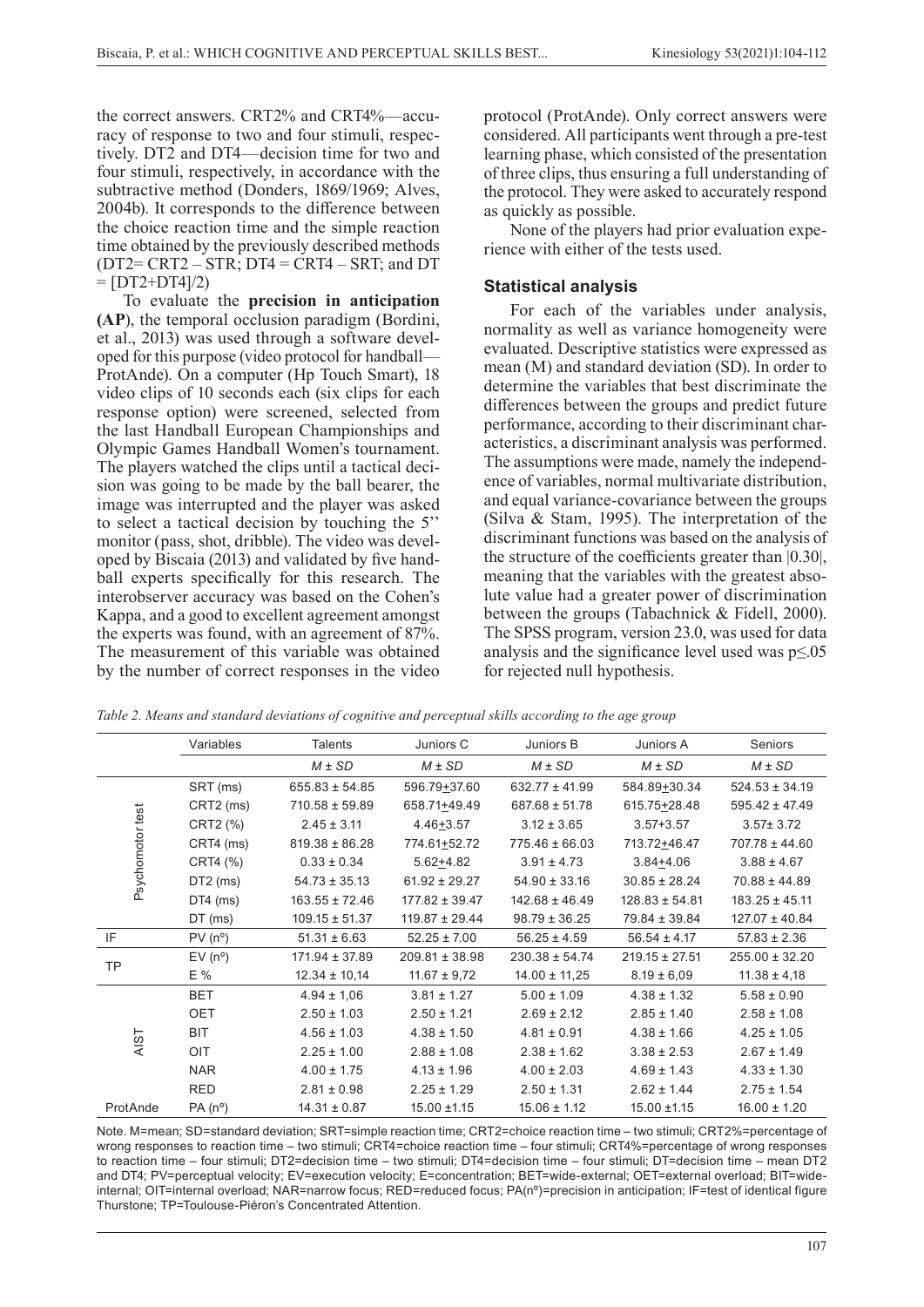### **Results**

Table 2 presents the means and standard deviation of the perceptual and cognitive skills for each age group.

Table 3 shows the structural canonical coefficients (SCC) and the statistical significance of the obtained functions. The analysis of the discriminant function indicated that: function 1 is responsible for 58.7% of the total variance and it is significant  $(p=0.008)$ ; function 2 explains 21.6% of the total variance and is also significant ( $p=0.004$ ); functions 3 and 4 are not significant (p=.097 and p=.357, respectively), with function 3 accounting for 12.8% of the total variance, and the latter for only 6.9%. The results of discriminant function 1 revealed that variables SRT (SCC=.755), CRT2 (SCC=.573), CRT4 (SCC=.417), EV (SCC=-.405), and PA (SCC=.326) were the indicators that best discriminate between the age groups. In function 2, it is the BET variable (SCC=.471) that best discriminated between them.

As shown in Table 3 and Figure 1, the distance of the centroids of the groups and the structure of the coefficients describe the profiles that differentiate between the groups under study. The structure coefficients quantify the potential of each variable and maximize the mean differences among the five groups. The higher the coefficients' absolute value, the greater the contribution of each variable to the discriminant function.

The quality of suitability of the function found is high for the groups under analysis (Table 4). In Talents, eleven players (68.8%) were ranked, in Juniors C ten (62.5%), and in Junior B twelve (75.0%) in a universe of sixteen players for each of these echelons. In the Juniors A category, ten out of thirteen (76.9%) and in Seniors eleven of the twelve players (91.7%). The final reclassification percentage of the group is 74.0%.



*Figure 1. Territorial map of the players relative to their age group representing how widely dispersed the centroids are from one another in the standardised discriminant scores.* 

*Table 3. Discriminant analysis for cognitive and perceptual skills according to the age group*

| Variables                    | Function (SCC) |                |                           |                     |  |
|------------------------------|----------------|----------------|---------------------------|---------------------|--|
|                              | 1              | $\overline{2}$ | $\ensuremath{\mathsf{3}}$ | 4                   |  |
| SRT (ms)                     | .755a          | .208           | $-.120$                   | .016                |  |
| CRT2 (ms)                    | .573a          | .295           | $-140$                    | $-446a$             |  |
| $PA(n^{\circ})$              | $-.326a$       | .129           | .167                      | $-0.038$            |  |
| <b>BET</b>                   | $-130$         | .471a          | $-429a$                   | .196                |  |
| <b>BIT</b>                   | .079           | .123           | .060                      | .060                |  |
| CRT4 (%)                     | $-0.148$       | $-112$         | .589a                     | $-160$              |  |
| $EV(n^{\circ})$              | $-.405a$       | .275           | .455a                     | .206                |  |
| <b>RED</b>                   | $-0.09$        | .053           | $-217$                    | .121                |  |
| CRT2 (%)                     | $-063$         | $-.119$        | .202                      | $-136$              |  |
| DT (ms)                      | $-101$         | .060           | $-123$                    | $-759a$             |  |
| $DT4$ (ms)                   | $-0.096$       | $-.021$        | $-150$                    | $-.719a$            |  |
| $DT2$ (ms)                   | $-0.088$       | .173           | $-0.056$                  | $-662$ <sup>a</sup> |  |
| CRT4 (ms)                    | .417a          | .120           | $-207$                    | $-0.601a$           |  |
| $PV(n^{\circ})$              | $-246$         | .218           | .181                      | .594a               |  |
| OIT                          | $-.074$        | $-218$         | .137                      | .227                |  |
| E %                          | .067           | .195           | .046                      | $-212$              |  |
| <b>NAR</b>                   | $-.058$        | $-.094$        | .006                      | .201                |  |
| OET                          | $-.011$        | $-0.01$        | .045                      | .177                |  |
| Wilks' Lambda                | $.008*$        | $.004*$        | .097                      | .357                |  |
| Eigenvalue                   | 2,002          | .736           | .439                      | .237                |  |
| % of variance                | 58.7           | 21.6           | 12.8                      | 6.9                 |  |
| <b>Canonical Correlation</b> | .817           | .651           | .552                      | .437                |  |

Note. SRT=simple reaction time; CRT2=choice of reaction time – two stimuli; PA(nº)=precision in anticipation; BET=wide-external; BIT=wide-internal; CRT4=percentage of wrong responses to choice reaction time – four stimuli; EV=execution velocity; RED=reduced focus; CRT2=percentage of wrong responses to choice reaction time – two stimuli; DT=decision time; DT4=decision time – four stimuli; DT2=decision time – two stimuli; CRT4=choice of reaction time – four stimuli; PV=perceptual velocity; OIT=internal overload; E=concentration; NAR=narrow focus; OET=external overload.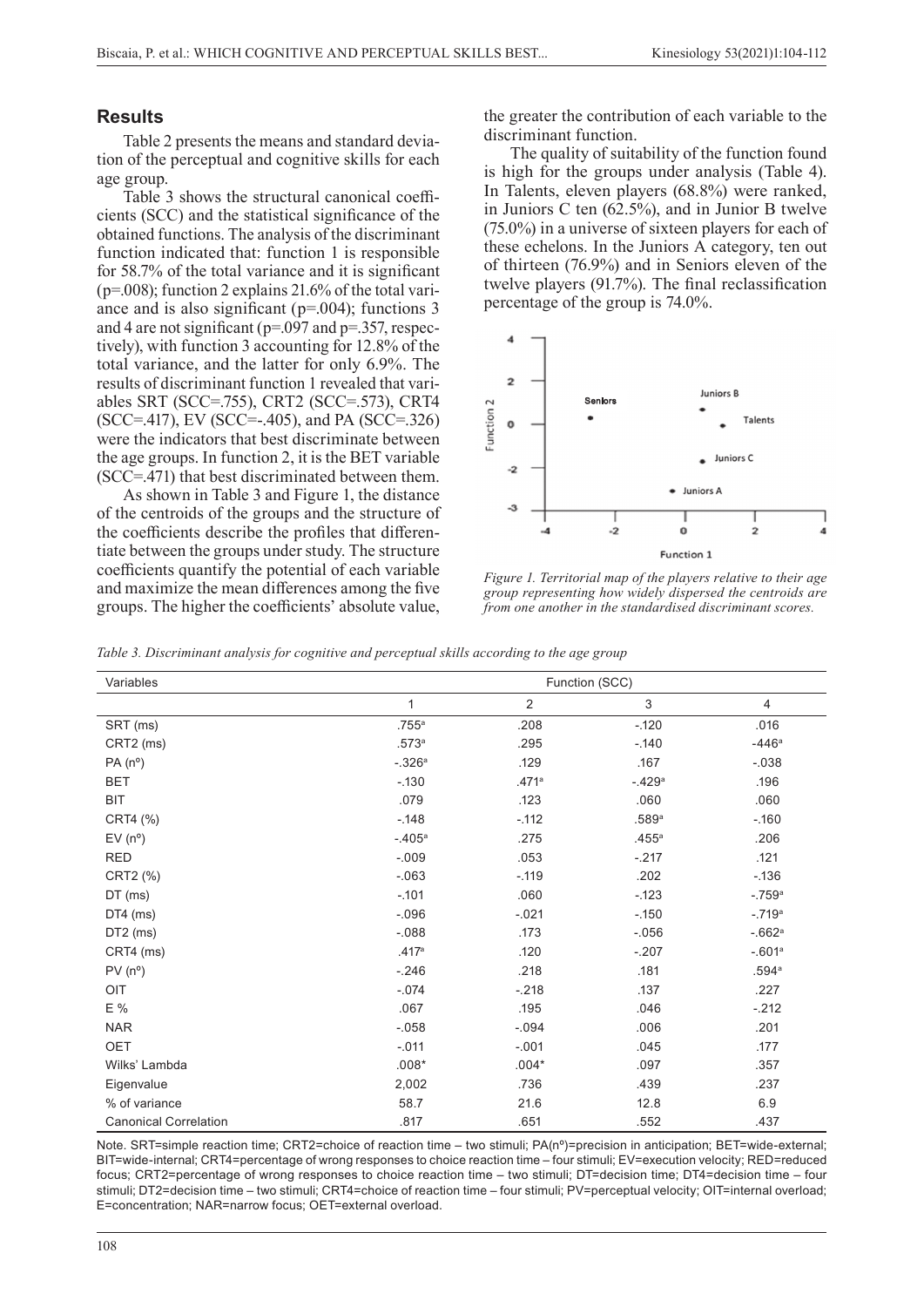| <b>Atual Group</b> | <b>Predict Group</b> |           |           |           |                |
|--------------------|----------------------|-----------|-----------|-----------|----------------|
|                    | Talents              | Juniors C | Juniors B | Juniors A | <b>Seniors</b> |
| Talents $(n=16)$   | 68.8%                | 6.3%      | 12.5%     | 6.3%      | 6.3%           |
| Juniors C $(n=16)$ | 18.8%                | 62.5%     | $0.0\%$   | 12.5%     | 6.3%           |
| Juniors B $(n=16)$ | 12.5%                | $0.0\%$   | 75.0%     | 12.5%     | $0.0\%$        |
| Juniors A (n=13)   | 7.7%                 | 15.4%     | $0.0\%$   | 76.9%     | 0.0%           |
| Seniors (n=12)     | $0.0\%$              | $0.0\%$   | $0.0\%$   | 8.3%      | 91.7%          |

*Table 4. Classification matrix for the players' actual and predicted age group according to cognitive and perceptual skills of the discriminant functions*

Note. n= sample size

#### **Discussion and conclusions**

The objective of this research was to identify which perceptual and cognitive skills best discriminate elite handball players according to their age group, so that an estimate could be made as to which group each player might belong to.

Results revealed that only six out of the eighteen variables evaluated predicted expert performance better and contributed the most to maximize the difference between the age groups. The variables that had the greatest contribution to the discrimination and differentiation among the groups under study were: simple reaction time (SRT), choice reaction time at two and four stimuli (CRT2 and CRT4), precision in anticipation (PA), execution velocity (EV), and the ability to focus attention on a wide variety of external stimuli (BET), which is important in fast and open sports (Nideffer & Sagal, 2001) such as handball.

In the context of the perceptual and cognitive skills study, it has been demonstrated that the variables mentioned above, among others, are responsible for a large part of the variance in football abilities among adult groups (Helsen & Starkes, 1999).

Regarding the variables under study, the first function presents most variables (58.7%) and explains the differences between the echelons of Talents and Seniors: simple reaction time (SRT), choice reaction time at two and four stimuli (CRT2 and CRT4), execution velocity (EV), and precision in anticipation (PA).

In terms of broad external attention (BET) a percentage of 21.6% explains the difference between the same levels. In the game of handball, this is particularly important because players must simultaneously integrate several external stimuli. For instance, in a study of elite and sub-elite football players, Ward and Williams (2003) found that the amount of true variance between elite and non-elite groups, explained by the variables of perceptual and cognitive skills, was 47%. In our current research, the value of variance was 80.3%, confirming that the differences were explained by the perceptual and cognitive abilities that were highlighted in this study.

Hence, the performance at the Senior level (Table 2) is discriminated according to the best reaction times and by the highest test values in perceptual velocity, attention focus, and precision in anticipation, in which the Seniors' scores were better than that of other levels. These differences seem to be influenced by years of experience and, also, seem to be reflected in tactical and strategic aspects of game play.

Handball implies fast and complex context changes; thus, the players are faced with the need to quickly gather information regarding the position of the ball, opponents and teammates, and provide an adequate response under great time and space constraints. In such situations, the ability to anticipate future events based on cues from the context seems to be one of the key aspects in expert performance. In various game situations, elite players are able to perform certain actions as a result of their ability to "read the game" (Helsen & Starkes, 1999; Williams, 2000). For instance, an experienced player immediately responds with a movement along the cross trajectory, without previous warning, when she/he sees a teammate with the ball performing a path into the space of her/his specific zone to receive a back pass from her/him (centrallateral crossing) and play in her/his specific zone.

In this study, Senior players have more effective information-gathering strategies, they are faster and more precise and more accurately anticipate opponents' actions, thus achieving a better "reading" of the game. By having more effective information gathering strategies, they reduce the amount of information to be processed, thus reducing its complexity. These findings are in line with the results of a similar study that refers to this set of situations as leading to easier information processing in long-term memory and to a consequent and more effective response selection (Alves, 2004a). Furthermore, they also seem to agree with others performed in various sports (Abernethy & Russell, 1984; Allard, Graham, & Paarsalu, 1980; Helsen & Starkes, 1999; Williams, 2000).

These findings are in line with the current body of knowledge, demonstrating that perceptual and cognitive skills also reliably discriminate elite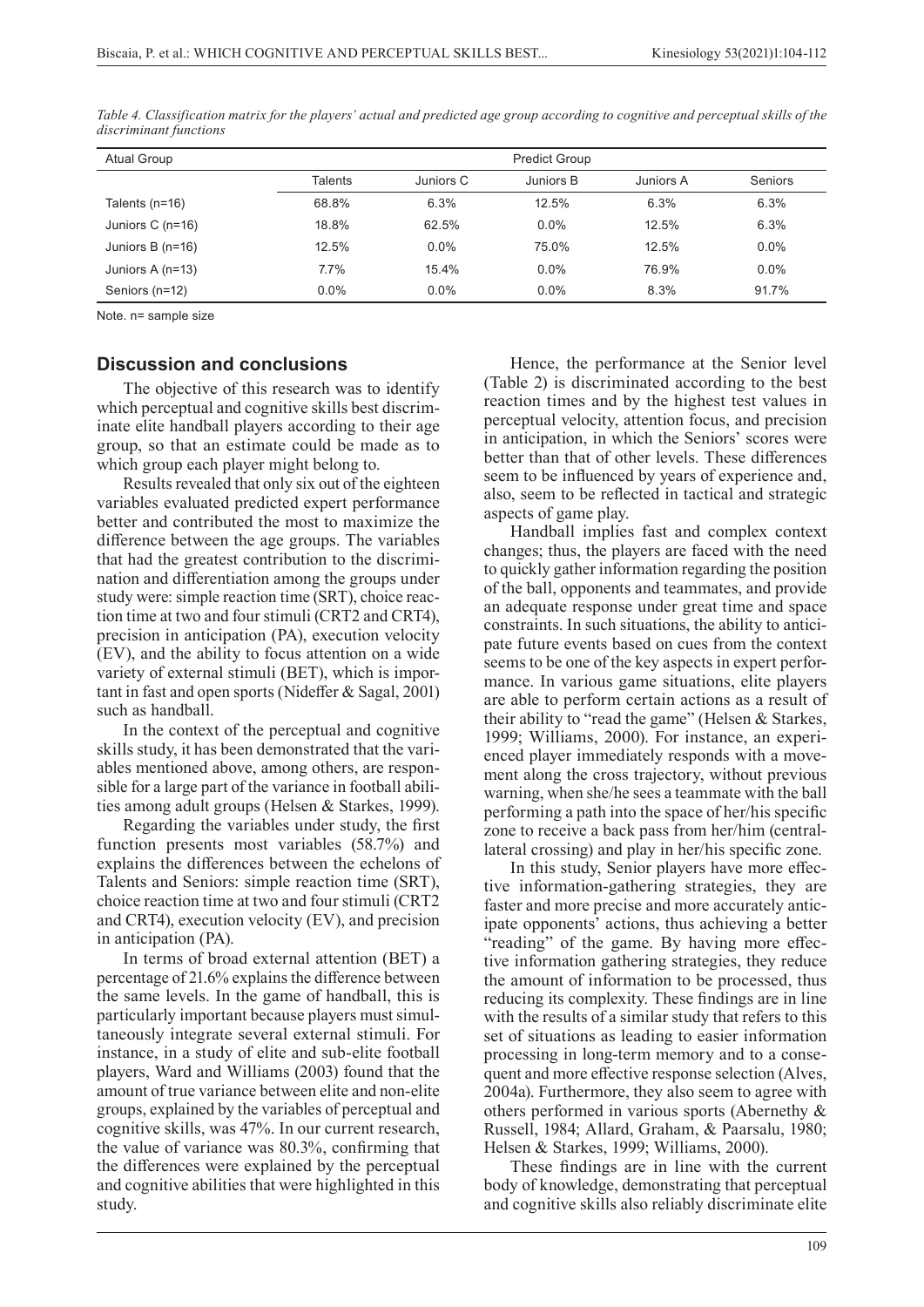groups between the ages of 11 and 29 (age range of the present investigation). Players of different sports in the age of Talents category are able to use their perceptual and cognitive abilities more effectively than their non-players counterparts (Alves, Figueiredo, & Brandão, 1985). The same is suggested in a study by Ward and Williams (2003) regarding football players (elite vs. sub-elite) in the same age group. Moreover, these authors point out that limited but high-quality training can have a significant impact on the acquisition and improvement of perceptual and cognitive skills at younger ages. We can assume that this is one of the reasons why the Talents players under study were summoned to the national team.

The ability to anticipate a future event (that is the adequate use of contextual information) and knowledge of what might happen (that is the integration of memory-stored information), during certain competitive situations, are fundamental components in expert performance (Williams & Ward, 2003), which was also verified in the present study. Therefore, with the increase of experience, expert players become better at predicting and adapting their responses. These skills may allow an expert player in defence, who marks her/his attacking opponent, to predict that another attacker, coming out from a cross to shoot from the opportunity provided by the guarded one, will not shoot over them, but will opt for a pass to the pivot on the defender's back, thus allowing the defender to intercept this pass. In this context, anticipation seems to be among the characteristics that best discriminate among different levels of expertise.

This was the case that Ward and Williams (2003) concluded in a football study, in which they analyzed the development of perceptual and cognitive skills. They also concluded that, from the age of nine, elite football athletes show perceptual and cognitive skills superior to their age peers, but with less capacity for football. They also added that recognition (long-term memory recall) of the structured game pattern shows a greater power of prediction than the age.

The discriminant functions' ability to correctly classify players in their age group was high, evidencing the quality of the same and the power of the structure coefficients in explaining the variability between the groups. Therefore, the results show that older echelon players can be distinguished from the rest based on a specific combination of variables related to reaction time, perceived velocity, wide-external attentional focus (BET), and precision in anticipation. These variables seem to be, potentially, good predictors for the placement of the players in their respective groups and may contribute to the selection of female players in the future.

The territorial map (Figure 1) provides an initial model for discriminating handball players. In this manner, evaluations of perceptual and cognitive skills, namely those mentioned above, for the purpose of identifying potential players in future selections, can be compared with the centroid groups. Furthermore, the territorial map provides information illustrating that, between the Talent and Senior groups, there are very distant performance profiles.

The results of this study, in conjunction with others in the same area (Ward & Williams, 2003; Williams & Grant, 1999), suggest that perceptual and cognitive training can be performed from the age of nine years. For example, McPherson and Thomas (1989), in a study of 8-10-year-old tennis players, showed that it was possible to improve decision-making when they followed specific instructions. However, this type of training should not be employed until young athletes have fully understood the rules of the game and have reached a certain competitive level (Williams & Ward, 2003).

In conclusion, the present study suggests that handball players develop perceptual and cognitive skills that improve with experience and the accumulation of sports practice, allowing them to have a more successful performance in the age groups to which they belong. The older players are able to efficiently use contextual and other information stored in their memory, which allows them to distinguish themselves from their younger partners. On the other hand, it also suggests that the variables identified in the present study, combined with the other mentioned in literature, such as anthropometric, physical, psychological, and technical-tactical factors, should be considered when attempting to detect a talented player.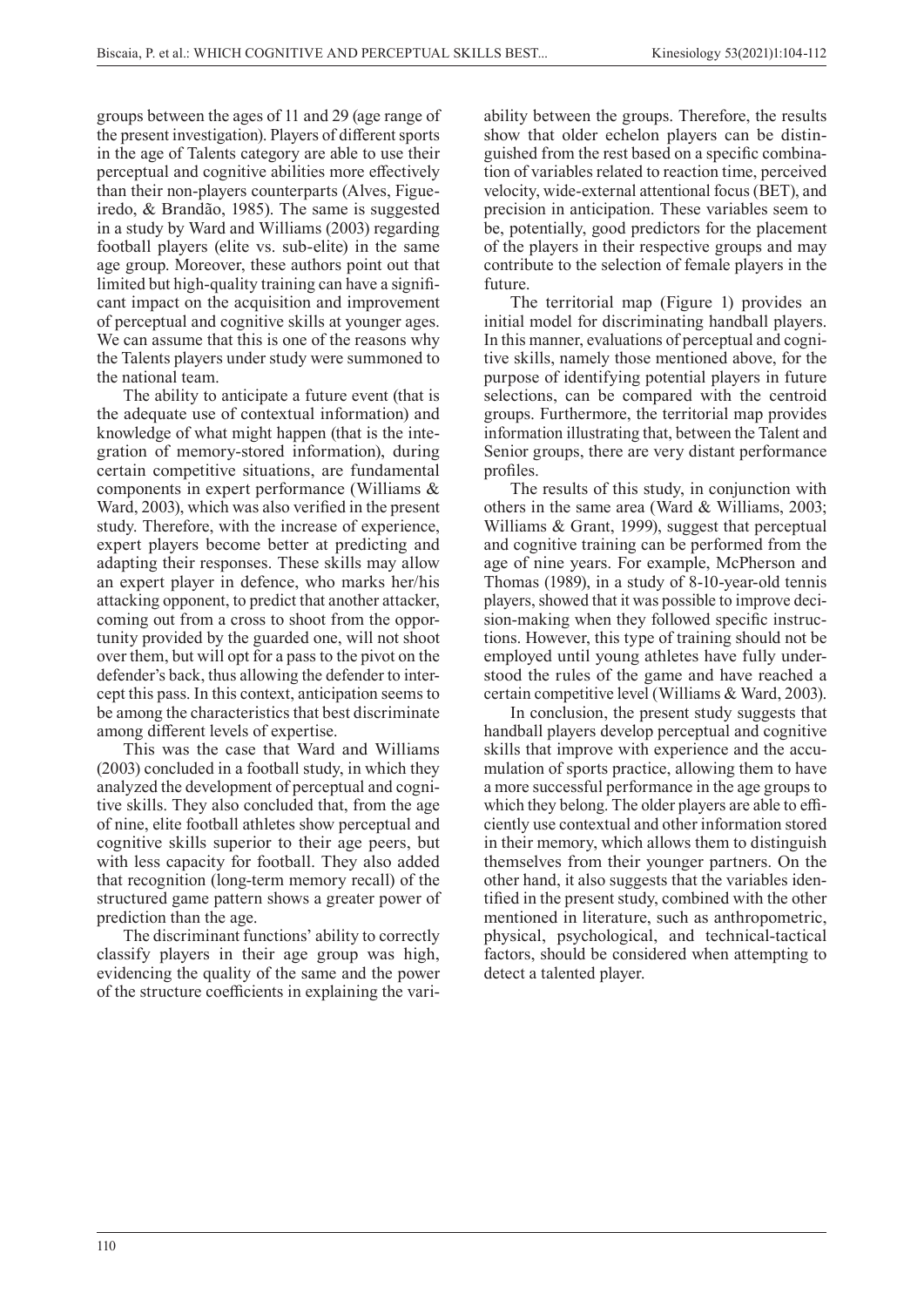#### **References**

Abernethy, B. (1993). Attention. In R. Singer, M. Murphey & L.K. Tennant (Eds.), *Handbook of research on sport psychology* (pp. 127-170). New York, NY: Macmillan.

Abernethy, B. (1990). Expertise, visual-search, and information pick-up in squash. *Perception, 19*(1), 63-77.

- Abernethy, B. (1991). Visual-search strategies and decision-making in sport. *International Journal of Sport Psychology*, *22*(3-4), 189-210.
- Abernethy, B., & Russell, D.G. (1984). Advance cue utilization by skilled cricket batsman. *Australian Journal of Science and Medicine in Sport*, *16*(2), 2-10.
- Allard, F., Graham, S., & Paarsalu, M. (1980). Perception in sport: Basketball. *Journal of Sport Psychology*, *2*, 14-21.
- Alves, J. (2004a). Mestria e Rendimento Desportivo: O Papel da Perceção. [Expertise and sport performance: The role of perception. In Portuguese.] *Revista Portuguesa de Ciências do Desporto, 4*(2) (Suplemento), 38-42.
- Alves, J. (2004b). Processamento da Informação e Tipo de Desporto. [Information processing and type of sport.] *Desporto. Investigação e Ciência*, *4*, 49-60.
- Alves, J., Figueiredo, I., & Brandão, L. (1985). Evolução do Tempo de Reação, Estudo Comparativo entre Crianças com e sem Prática Desportiva. [Reaction time evolution, comparative study between children with and without sports practice.] *Motricidade Humana*, *1*(1), 64-72.
- Baker, J., Côté, J., & Abernethy, B. (2003). Sport-specific practice and the development of expert decision-making in team ball sports. *Journal of Applied Sport Psychology, 15*(1), 12-15.
- Biscaia, P. (2013). Desenvolvimento das habilidades percetivo-cognitivas no andebol feminino de elite. Estudo realizado com as seleções nacionais de Portugal. [Development of perceptual-cognitive skills in elite women's handball. Study carried out with the national teams of Portugal. In Portuguese.] (Unpublished Doctoral Thesis). Vila Real, Portugal: UTAD.
- Bordini, F., Costa, M., Medina-Papst, J., Ribeiro, D., Okazaki, V., & Marques, I. (2013). Efeito da oclusão de informações espaciais na cortada do voleibol sobre a tomada de decisão defensiva em atletas com diferentes níveis de experiência. [Effect of occlusion of spatial information in volleyball cutting on defensive decision making in athletes with different levels of experience.] *Revistada Educação Física/UEM*, *24*(3), 331-343. doi:10.4025/ reveducfis.v24.3.17006
- Donders, F.C. (1969). On the speed of mental processes. *Acta Psychologica*, *30*, 412-431. doi: 10.1016/0001- 6918(69)90065-1
- Ericsson, K.A., & Pool, R. (2016). *Peak*: *Secrets from the new science of expertise.* New York, NY: Houghton Mifflin Publishing.
- Helsen, W.F., & Starkes, J.L. (1999). A multidimensional approach to skilled perception and performance in sport. *Applied Cognitive Psychology*, *13*(1), 1-27.
- Janelle, C.M., & Hillman, C.H. (2003). Expert performance in sport: Current perspective and critical issues. In J.L. Starkes & K.A. Ericsson (Eds.), *Expert performance in sports: Advances in research on sport expertise* (pp. 19-48). Champaign, IL: Human Kinetics.
- Mcpherson, S.L., & Thomas, J.R. (1989). Relation of knowledge and performance in boys' tennis Age and expertise. *Journal of Experimental Child Psychology*, *48*(2), 190-211.
- Moran, A.P. (1996). *The psychology of concentration in sport performers*. New York, NY: Psychology Press.
- Moran, A. (2009). Attention in sport. In S.D. Mellalieu & S. Hanton (Eds.), *Advances in applied sport psychology*: *A review* (pp.195-220). New York, NY: Routledge.
- Nideffer, R., & Sagal, M.-S. (2001). *Assessment in sport psychology*. Morgantown, WV: Fitness Information Technology.
- Ripoll, H. (2011). Do tratamento da informação à tomada de decisão no desporto. [From information processing to decision-making in sport.] In J. Alves & A.P. Brito (Eds.), *Manual de Psicologia do Desporto para Treinadores* (pp. 295-314). Lisboa, Portugal: Visão e Contextos.
- Silva, A.P.D., & Stam, A. (1995). Discriminant analysis. In L.G. Grimm & P.R. Yarnold (Eds.), *Reading and understanding multivariate statistics* (pp. 277-318). Washington, DC: American Psychological Association.
- Starkes, J.L. (1993). Motor experts: Opening thoughts. In J.L. Starkes & F. Allard (Eds.), *Cognitive issues in motor expertise* (pp. 3-16). Amsterdam: Elsevier Science.
- Tabachnick, B., & Fidell, L. (2000). *Using multivariate statistics.* Boston, MA: Pearson Allyn & Bacon.
- Thurstone, L.L. (1938). *Primary mental abilities*. Chicago, IL: Univ. Chicago Press.
- Ward, P., & Williams, A.M. (2003). Perceptual and cognitive skill development in soccer: The multidimensional nature of expert performance. *Journal of Sport and Exercise Psychology*, *25*(1), 93-111.
- Weinberg, R.S., & Gould, P. (2001). *Fundamentos de psicologia do esporte e do exercício* (2nd ed.). [Foundations of sport and exercise psychology. In Portuguese.] Porto Alegre, Brazil: Artmed Editora.
- Williams, A.M. (2000). Perceptual skill in soccer: Implications for talent identification and development. *Journal of Sports Sciences, 18*, 737-750.
- Williams, A.M., Davids, K., & Williams, J.G. (1999). *Visual perception and action in sport.* London: E. & F. N. Spon.